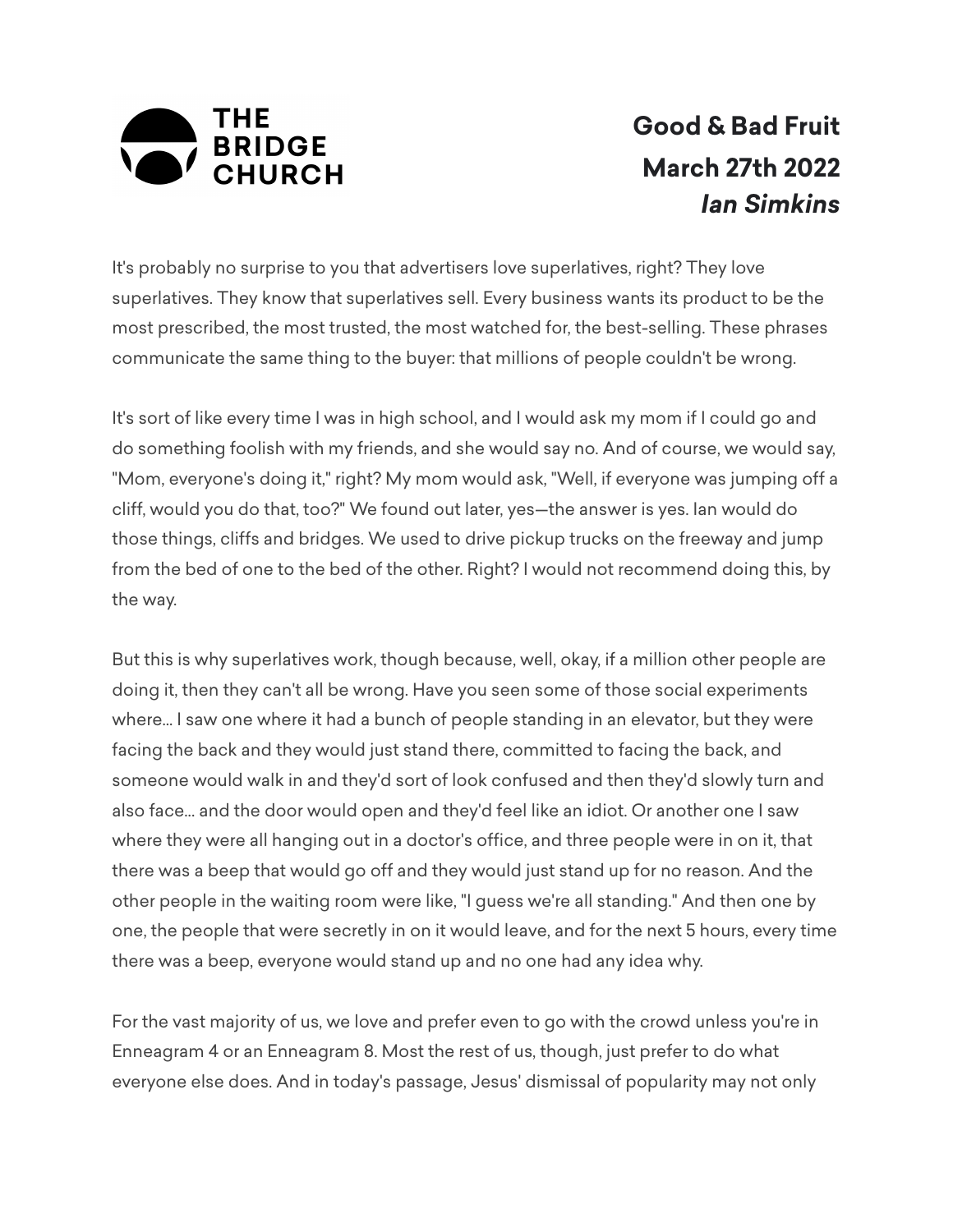confuse us, my guess is it might even offend us. So real briefly, last week, we ended on what's called the Golden Rule, showing preferential love to other people, which I think we can all admit is hard to do. That's not our inclination.

And in verse twelve (of Matthew 7) of last week, when Jesus mentions the law and the prophets, he was wrapping up his main block of teaching that began back in Matthew 5:17, which means, I think, that verse 13 (of Matthew 7) is the beginning of some kind of conclusion to all that Jesus has been saying. Jesus begins his sermon with blessings, but he concludes the sermon with warnings. Remember, he begins with the Beatitudes—the divine benediction rests on those like these. And then he ends with caution.

So as we dive into this text today in Matthew 7, let's remember the context of Jesus' sermon. He's speaking predominantly to Jewish people. So as they were listening to him, most of the people listening would assume that they were good with God simply because they were Jewish—that is, the vast majority of the people listening to the sermon. In the same way, many self-proclaimed Christians think they are good with God simply because they attend the church or because they serve on a team or because they tithe or because they have one of those Jesus fish on the back of their cars. My driving cannot be trusted with that kind of witness. You'll never see me with one of those stickers. I can't be trusted. But Jesus had something else to say to that particular posture, that way of looking at our lives.

So here's what he's going to give us today: two gates, two trees, two disciples. Two gates, two trees, two disciples. We begin Matthew 7, verse 13. He says, "Enter through the narrow gate, for wide is the gate, and broad is the road that leads to destruction, and many enter through it. But small is the gate and narrow the road that leads to life. And only a few find it."

So I don't know what this says about me, but when I hear those two verses, does anyone else picture a street preacher? The guy with the sandwich sign? He's got a megaphone, he's just, like, condemning people to hell? Anyone else? Just me? Okay, that's kind of what I picture when I read these passages. It's either that or it's like ACDC's "Highway to Hell". Am I allowed to reference ACDC? I just did. But it's like there's a "Highway to Hell", and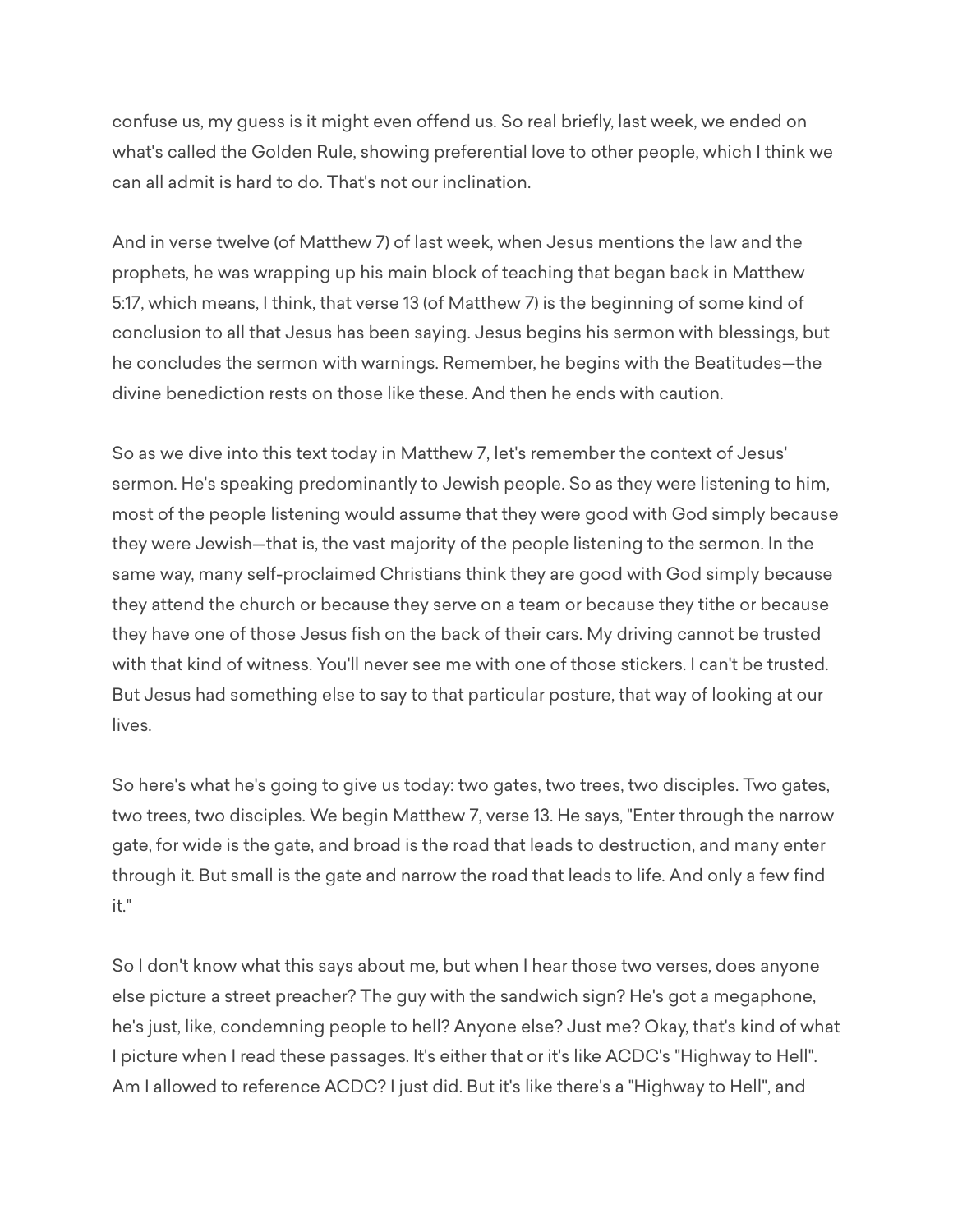then just like this thin little path to heaven. In fact, I saw this online earlier this week, something that says, "The fact that there's a highway to hell and only a stairway to heaven says a lot about anticipated traffic numbers."

And I think it's fine to laugh at some of those depictions. But I also think a passage like this brings up a lot of questions. Questions like, is Jesus a fundamentalist? Is he like those street preachers? Is God playing hard to get?

So I want to focus for a moment on that word "road". The word road in the original Greek is the word *hodos*. Let me just say *hodos*. *Hodos* can be translated as "road", "path", or "way". It shows up 845 times the Septuagint, which is the Greek translation of the Old Testament, and it refers both to a literal way under your feet, but it's also used to paint a word picture. The word *hodos* is someone's way of life. It's their patterns, their behavior, their ethical system—that's their *hodos*.

And Jesus is actually not the first person to talk about two different paths, two different *hodos*. Maybe the first example in scripture is in Genesis 1 & 2, where we see that there are two ways to live on offer. "You can eat from every tree in the garden except for this one." [One] way of living leads to life, and [one] way of living ultimately leads to death. So at this point in the sermon, Jesus has laid out his vision for the Kingdom. And here in verse 13, he begins his outro.

He moves from teaching to an invitation. The reason for that is this: Jesus did not intend his sermon to be a beautiful ethical theory or a righteous but unattainable ideal. The evidence is overwhelming that he expects us to do what he taught. So as a listener, as a church, as a community, we've heard Jesus' vision for this upside-down kingdom that he talks about. And now we are faced with a decision about how we will respond. We can no longer keep the teachings of Jesus at arm's length, like a nice theory or a suggestion. Jesus is demanding a decision to be made. Something will be required of us. Aren't you so glad you came to church today?

So he talks about these pairings of two opposite gates. Two ways, two destinations, two groups—two, two, two. He's using this as a phonetic device to show us that ultimately, in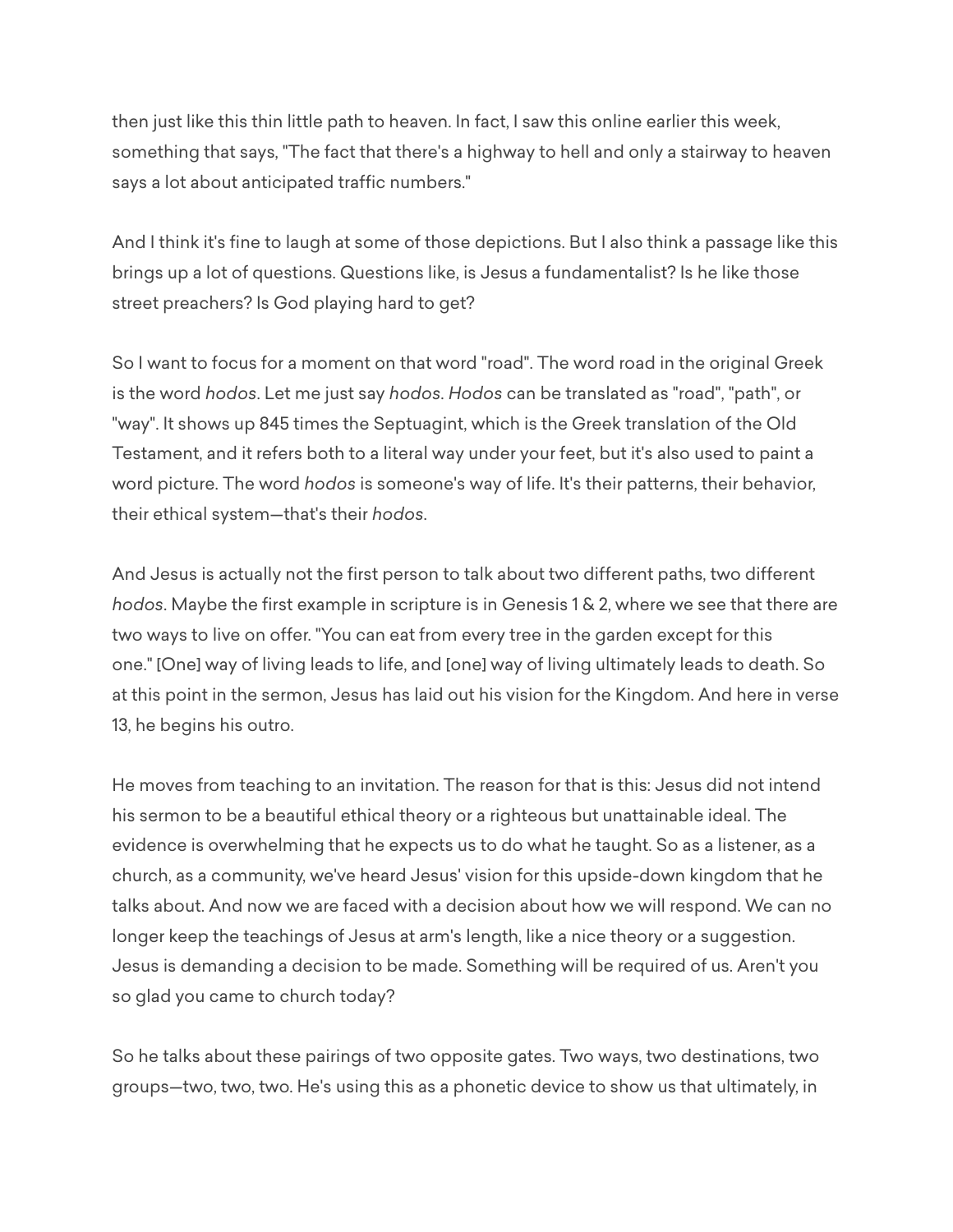the complexity of all that is the human existence, it comes down to two. And I think Jesus wants us to be shocked. In fact, I think he even wants us to be challenged, to be uncomfortable. So let's unpack these first couple of verses together. He talks about wide and narrow, easy and hard, destruction and life, and many and few. So he talks about this wide way, this wide gate. And a gate, by the way, leads to a way. The point of a gate isn't just to stand on the other side of the gate, especially in the first century context. They would have understood that a gate leads to a path.

So on the wide gate, anything goes. There's no need to leave anything behind. It's like the default gate. You don't have to change a thing. You can just attend church week after week, hear the teachings and do nothing. The wide gate is essentially the ancient version of you. "Do you, boo boo." That's the way we talk, right, isn't that?

Years ago, my brother and I went on a trip, and we'd actually been planning this trip for about a decade. The joke of my brothers—and I'm the oldest of seven, six boys and a baby girl—the goal had always been the first person to get married, we're going to go on just like a breakneck European trip. We did like seven countries in ten days. I would not recommend that. The catch was, though, is that if we ever actually saved up enough money to do this trip, the rule was the only thing you were allowed to bring was one three piece suit. That's it. By the end of the trip, we smelled real bad. But the photos looked awesome, right?

And so because we were on a shoestring budget on one of the flights, we were trying to fly to Ireland, and I had like a thing of peanut butter, a thing of jelly, and a loaf of bread. And when we got, of course, to the TSA, check-in at security, they said, "Oh, so you can't bring a whole jar of jelly, a whole thing of peanut butter onto the plane." Well, that was going to be our lunch. And I thought about it for a second and I said, "Can I bring peanut butter jelly sandwiches on the plane?" And they said that would be fine. So we actually exited out of the line, and I realized that's not sanitary. Right then and there, we made 15 peanut butter jelly sandwiches.

I was thinking about this picture and thinking about how often we do this with sin. When it comes to the narrow way of Jesus, we say, "Oh, you can't bring this in," but we try to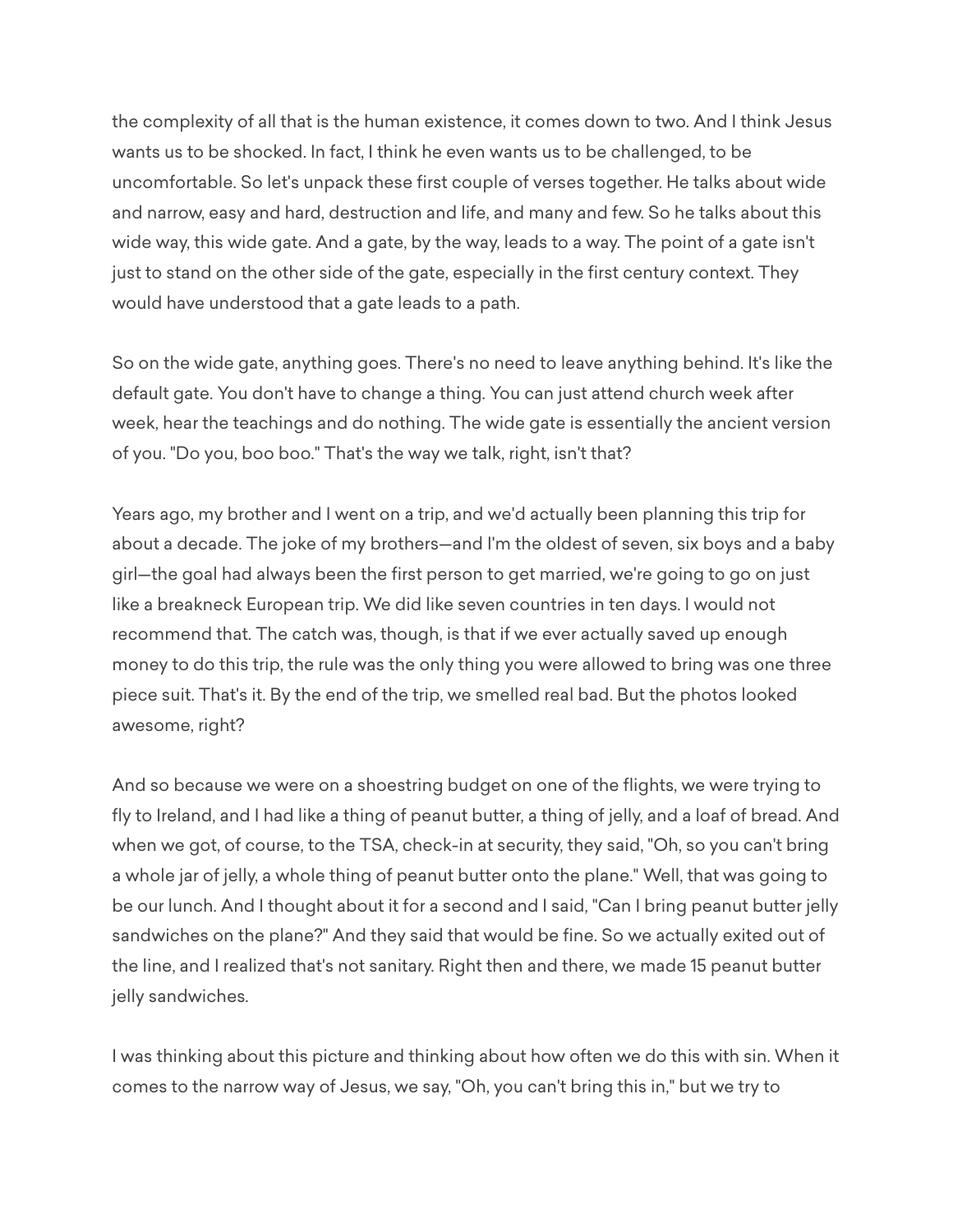repackage it. We try to repackage our behaviors and our vices and our sins and make them look like something else in order to fit through the gate. The wide gate says, "Do whatever you want." But the narrow gate is to call Jesus both Savior and Lord, not just King for some future reality. He's not King elect. He's King now, which means we might have to change course to break our default way of doing things. And you will likely have to leave some things behind.

On the same trip, we were traveling to Germany, and there was a lot of commotion about my particular backpack. And I don't speak German, so I just thought that they were angry, right? Which, in my experience, was a lot of them. But there was this commotion, and they kept pointing at my backpack, and I was kind of freaked out because it's TSA, and you don't want to make those guys upset. They kept pointing to this opening compartment. So slowly, I went and I opened it, and they were still yelling. They were still upset. So I reached in and I pulled out my harmonica.

Now they still seem a little bit, like, confused. So I'm trying to calm them down. So I took the harmonica and I held it to my mouth and I went [plays short harmonica noise] and they were like, "Okay, yeah, I think we understand what that is." And I go [plays longer harmonica tunes] and they're like, "Yeah, that's enough." And my brothers, who are also in suits, came skipping out of security. I would not recommend doing that in Germany, just for future reference.

But in the narrow gate of Jesus, our lives are going to be scrutinized in a way that at times will feel like the chiseling of the statue. It will feel like things might be pruned from our lives. And I think that's kind of the point. The wide gate says, "Do whatever, bring whatever, live long and prosper." But the narrow way of Jesus says you might actually have to leave some things behind.

I talked about the easy and hard. Easy is essentially life uninterrupted. It's appealing, again, because no effort is required. You ever done one of those floating down the lazy river things? They literally call it "lazy" river, right? It was like, "Here you go. Do nothing. That will be \$25." I'm like, "I can do nothing for free at home." It's the path of least resistance. But if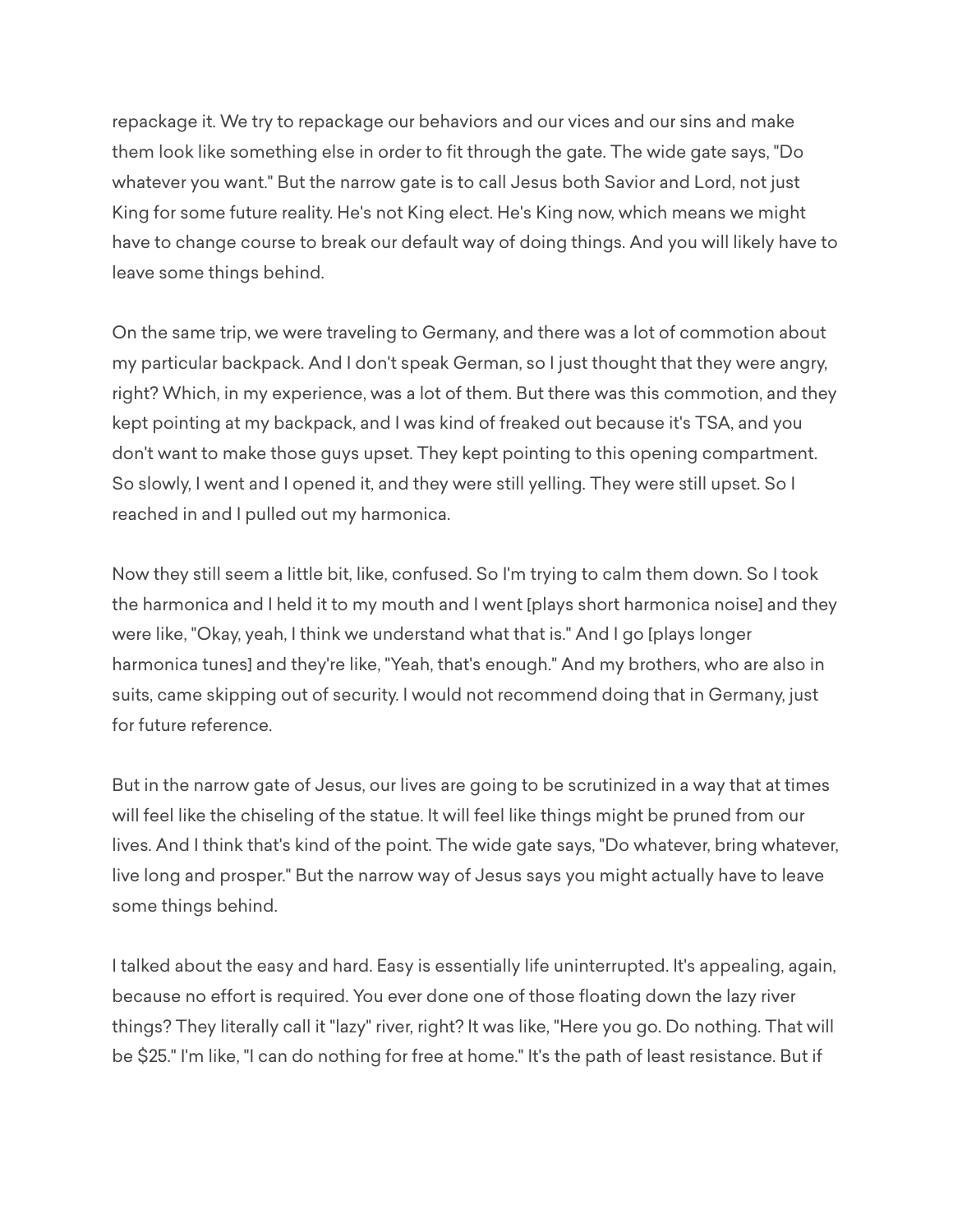you've been alive for any length of time, I think this rings true that easy things are rarely good, and good things are rarely easy.

Easy is appealing, though. But when it comes to our marriage or relationship with our kids or our career or our own spiritual devotion or loving our enemies and praying for those who persecute us, easy things are rarely good and good things are really easy. Then he says there's a way that's hard. It's difficult. Remember back in chapter 5, he said, "Blessed are you when others revile you and persecute you and utter all kinds of evil against you falsely on my account." Now, the word *hard* here isn't just like me with algebra and it's difficult to do. It actually means "hard-pressed or afflicted". It's the same root of the word that Paul uses to the Church in Corinth that he was "hard pressed on every side". In the King James version, it reads, "Strait is the gate, and narrow is the way." The old English *strait* means to be crushed, squeezed, strangled. That's where you get the phrase "dire straits".

It's sort of like that scene in Star Wars where the garbage master is weighing on them, right? This path will sometimes feel like it's going to crush you. Jesus is depicting something that on the surface, looks like it's going to close in on us. It looks like death. And none of us like feeling stuck, right? Most of us aren't signing up for, like, "Oh, where's the line where I feel like I'm getting crushed?"

Just for fun, I Google image-searched images of things getting stuck. Here are some of my favorites. Here's a truck stuck under a bridge, and the fact that it says "You can do it" is just too good, right? It's not just truck drivers, though. Sometimes pets can get caught in this, sometimes... That poor dog. It's not just pets, though. Sometimes children can sometimes find themselves stuck. That face says, "I know what I did. I understand." It's not just children, though. Sometimes even adults find themselves in situations where we're stuck. [Shows image of a man stuck inside a playground fixture.] I don't even know how that works, to be honest.

Most of us don't look at those images and say, "Sign me up." It looks like being crushed. But if you've walked with Jesus for any length of time, you know that sometimes that's how it feels. Denying the ways of the world, fighting against temptation, thinking of the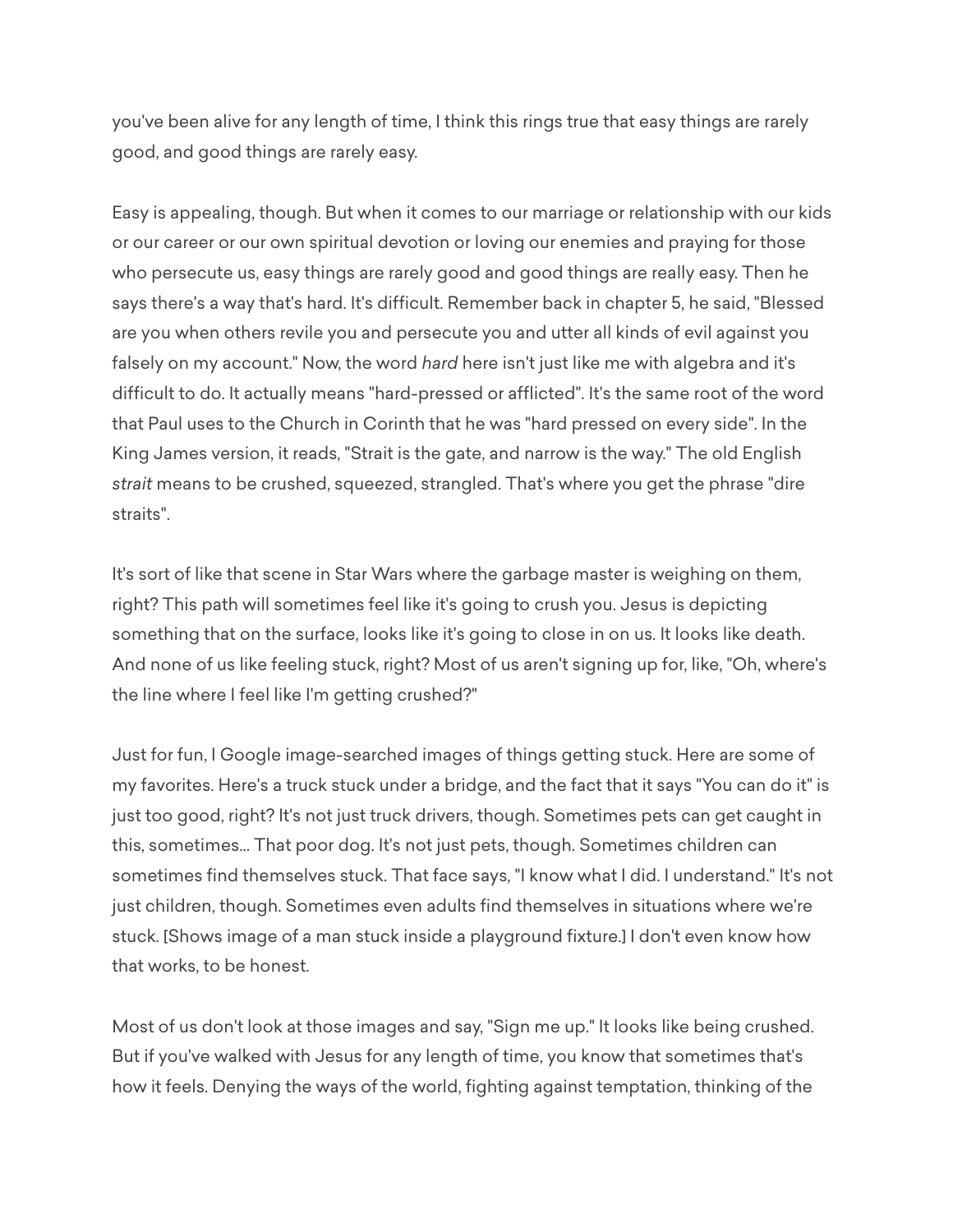needs of others, submitting our ways to God... When it comes to which path to take, the easier thing to do is to go with the flow. But we must choose a harder and more narrow path.

And Jesus likens it to picking up a cross, a symbol of execution and shame that on the surface looks like what? Death and defeat—the vehicle by which the greatest victory the world has ever known. On the other side is resurrection, and Christ followers swim upstream, opposing the lure to react. As the world reacts, we jump hurdles, build bridges, and we tear down walls that divide us. But Jesus says those who find it are few. He's saying, don't be surprised if you find yourself in the moral minority.

I'll put it this way: the narrow road is less about what you're choosing and more about who you're becoming. What we're choosing matters. Like right now, with my four year old, he wants me to pick out everything he eats and everything that he wears. If he's still asking me that at 18, there's a problem there. I think some of us, we get so obsessed with "this path, this path, this path"... For us, the response would be to surrender your heart and will to Jesus, and then go live your life by the power of the Holy Spirit. Right?

It's less about what we're choosing and more about who we're becoming. And there's a gate that looks more inviting, but it leads to a narrowness that eventually strangles us. On the other hand, there's a tiny gate that looks like it's going to crush us, but on the other side is life. The gospel sometimes looks like that from the outside.

So I was homeschooled, which meant I had to read *Chronicles of Narnia*, right? Any other homeschoolers? Not the movies. Those don't count. Chronicles of Narnia, in the last book, it's called The Last Battle. And in one particular scene, King Tyrion is in a battle and he sees this stable up on a hill, and he runs inside and he looks around, and this little tiny stable is enormous from the inside. There's like a forest and waterfalls and lakes and eagles and whatever. And this is what he says: "'It seems then,' said Tyrion, smiling, 'that the stable seen from within and the stable seen from without are two different places.' 'Yes,' said the Lord Diggery, 'it's inside is bigger than it's outside.'"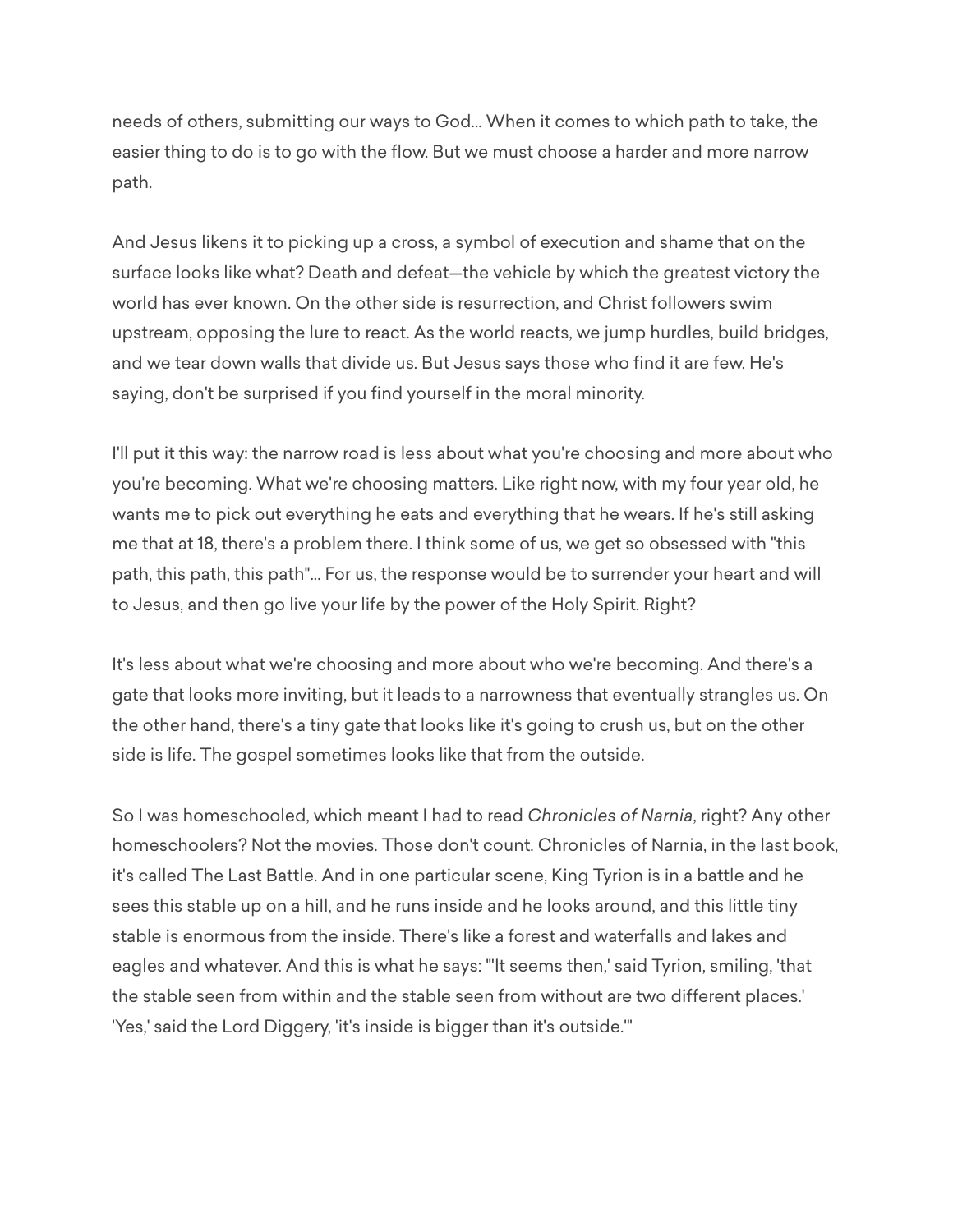That's the gospel. We tend to think, if I go down that path, if I actually surrender to myself, if I actually love that person rather than retaliating the way that I want to, that's going to crush me. But it's actually where life is truly found. And this is what Jesus says. The gospel says that this is your significance, that you are absolutely and completely accepted, loved, treasured, and delighted in by the only person in the whole universe whose opinion really matters and whose opinion will truly last.

He's saying, do you understand how restrictive the wide path actually is? Does anyone know what I'm talking about? How restrictive the path of seeking my acceptance and approval from everyone and everything else is? The constant need for acceptance or success, or to climb some ladder, or to be perceived as better off than I am? That ultimately strangles us. It's exhausting.

Jesus says, the way that looks narrow, that looks like it's going to crush you, is actually the way to life. He goes on, verse 15 says, "Watch out for false prophets. They come to you in sheep's clothing, but inwardly they are ferocious wolves. By their fruit you will recognize them. Do people will pick grapes from thorn bushes or figs from thistles?" The answer, by the way, is no. "Likewise, every good tree bears good fruit, but a bad tree bears bad fruit. A good tree cannot bear bad fruit. And a bad tree cannot bear good fruit. Every tree that does not bear good fruit is cut down and thrown into the fire. Thus, by their fruit, you will recognize them."

So I want to Hone in for a second on this word *beware*. Matthew uses the word six times, and each time, it's for a spiritual leader. Now, this word *beware* here in this passage is actually part of a much larger warning throughout Matthew, and I would argue an even larger warning throughout the entire Bible. This warning is not a one-off. It's a major theme and it's one very few of us talk about. But Jesus says, "Beware. Pay attention to. Be alert to."

Now, we don't tend to use the word *prophet* all that often, at least with a "ph". We don't tend to toss around false prophets all the time. But a true prophet is a guide to help us navigate the journey of life. I think it's maybe helpful to think about a true prophet as a cartographer— someone who says, "Here's a map to the good life, to the life of flourishing, to the life in the Kingdom."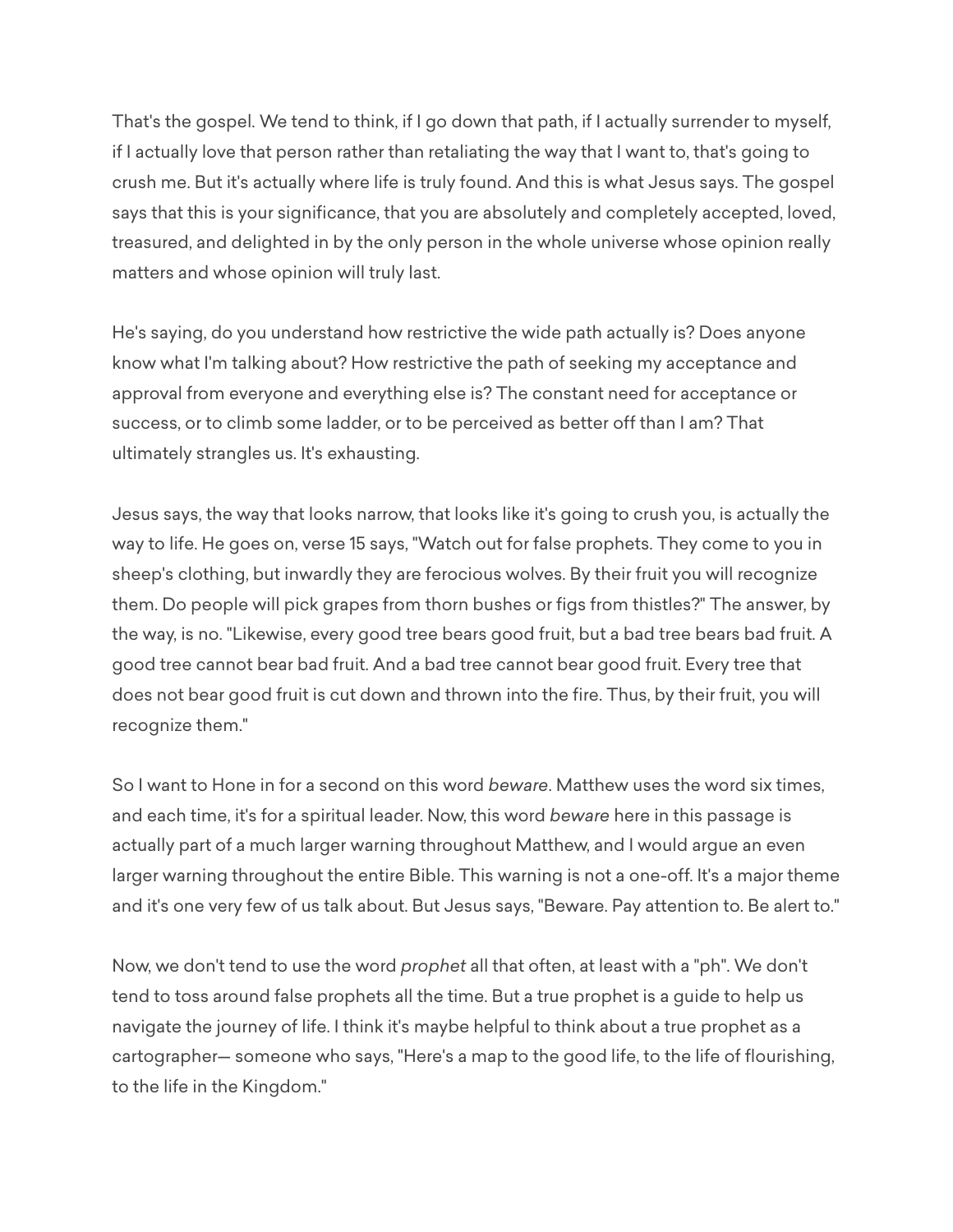A false prophet points down the wrong path, leading to the wrong destination. But the problem is they're not nearly as easy to spot as some assert. He talks about this idea of sheep's clothing, right? This cover up, this costume. And the metaphor was actually pretty famous in Jesus' day. He's not the first to use it. It shows up in Aesop's Fable. The sheep are the most common livestock in the Mediterranean world and their number one predator was wolves. The problem is wolves don't always look like wolves.

So how can you tell? How can you tell who the wolves are? Jesus says you need to develop a sort of spiritual X-ray vision. He offers us three tests. The first is the Life Test. He talks about the fruit. Now, fruit is a metaphor for what comes out of your life, i.e. your character. Think about someone who's holding a glass of water filled to the brim. When that person is bumped, when that arm is bumped, whatever is inside the glass comes out. Fruit is a metaphor for what's actually going on. This was a well-known metaphor in the first century, that living organisms produce fruit from their nature.

Now, full disclosure, I am not a gardener. Like when I first moved here, they put a real plant in my office and that died within the first 30 days. They quickly replaced it and put in something plastic. And even that's not doing very well right now. I don't live in that world. I wish that I did. But a first century agrarian society would be very familiar. They were familiar with cycles of harvest and fruit-bearing. And nowadays, we can go to the grocery store and buy bananas whenever we want, right? We do understand that bananas don't actually grow year-round. Mostly, those things are flown in, and we're so disconnected from this picture.

In fact, I remember when I was a student pastor, I brought some students to the grocery store and we were buying something for an event. And one of the students goes, "Why do we even have farms anymore?" I was like, what was that? He goes, "We don't need farms. We have grocery stores." I was like, "Hey, bud, where do you think this milk comes from?" And he like, rolled his eyes and goes, "The back." I was like, "Okay, all right, we're in trouble."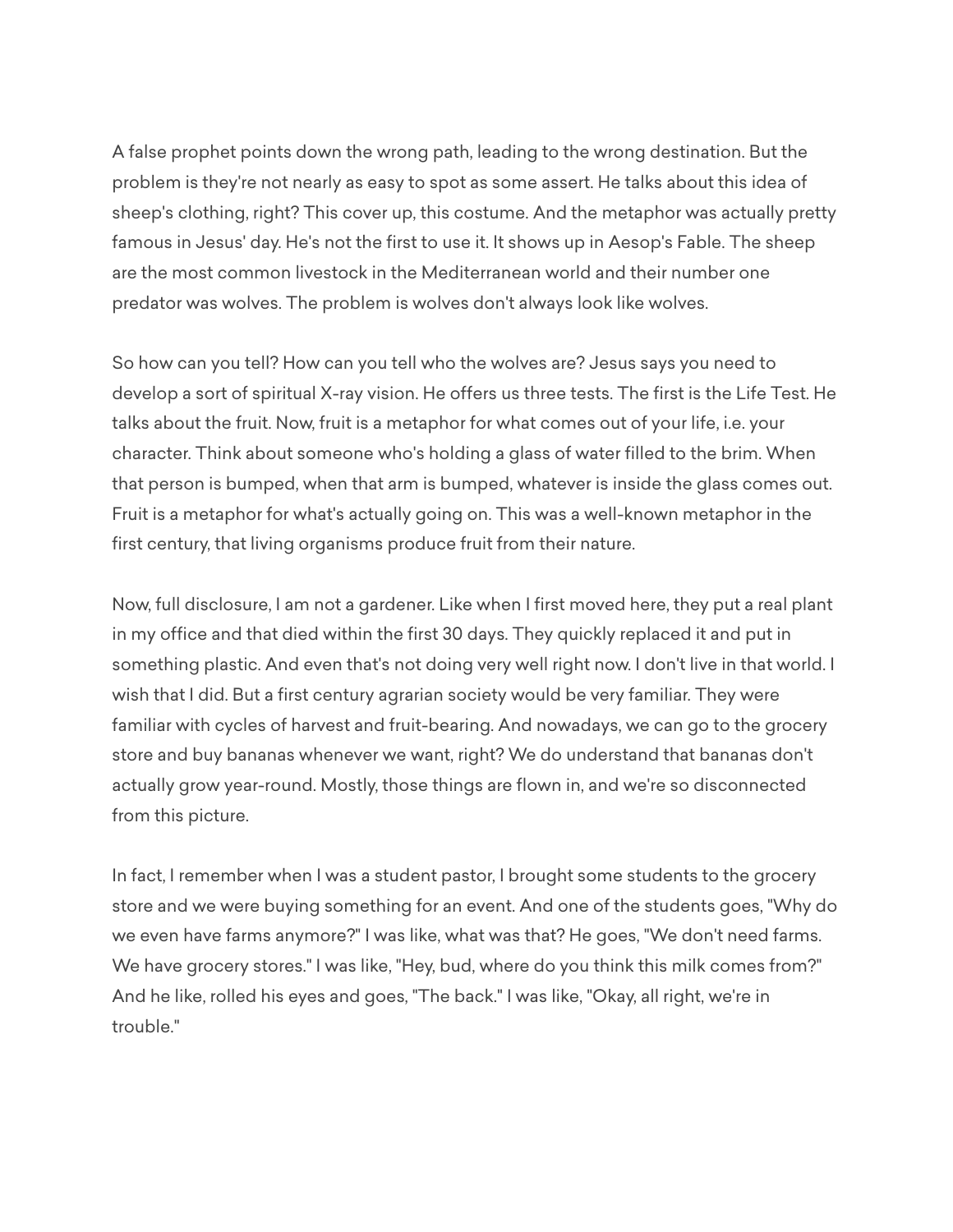But the audience that Jesus is teaching to here understood the seasonality of the agricultural calendar and that things take time to grow. Think about that. Can we know instantly if someone is a good or ravenous teacher? Sometimes, but more often than not, we can't. When it comes to false teachers, false teachers exalt themselves rather than Jesus. They are more in love with the works of Jesus than Jesus himself. Their ministry is often centered around them.

This will be the most name-dropping thing I do in a minute, but I actually got to interview Rick Warren once, and he was so transparent about his journey, his life, the ups and downs, tragedy, grief... But he made a comment that I'll never forget. He was talking about people we look to. He says, "Your mentors should be living, but your models should be dead." You need living mentors, people to be in the trenches with you, to lock arms with and look you in the eyes. But your models, those people should be dead, because you don't know how their story is actually going to end. We're seeing that in the Church world en masse right now—you don't know how their story is going to end. Your mentors should be living. Your models should be dead.

I love the way The Message paraphrases—Eugene Peterson's paraphrase of this passage reads, it says, "Be wary of false teachers who smile a lot, dripping with practice sincerity. Chances are they are out to rip you off some way or another. Don't be impressed with charisma. Look for character. Who preachers are is the main thing, not what they say. A genuine leader will never exploit your emotions or your pocketbook. These diseased trees with their bad apples are going to be chopped down and burned."

Jesus saying to all of us, there's no amount of knowledge, willpower, or effort that changes what a tree produces. It's inherent to the tree's identity. The call of Christ is not to improve our fruit. It's not to genetically modify our fruit. It's not to inject it with water so it's bigger and shinier, but instead to seek the transformation of our identity, of our heart, of our soul. Our old selves must be uprooted and a new self planted firmly in God.

We have to remember that charisma does not equal character, that influence does not equal integrity, that giftedness does not equal Godliness, that skill does not equal sanctity, that platform does not equal purity, and that fame does not equal faithfulness. We so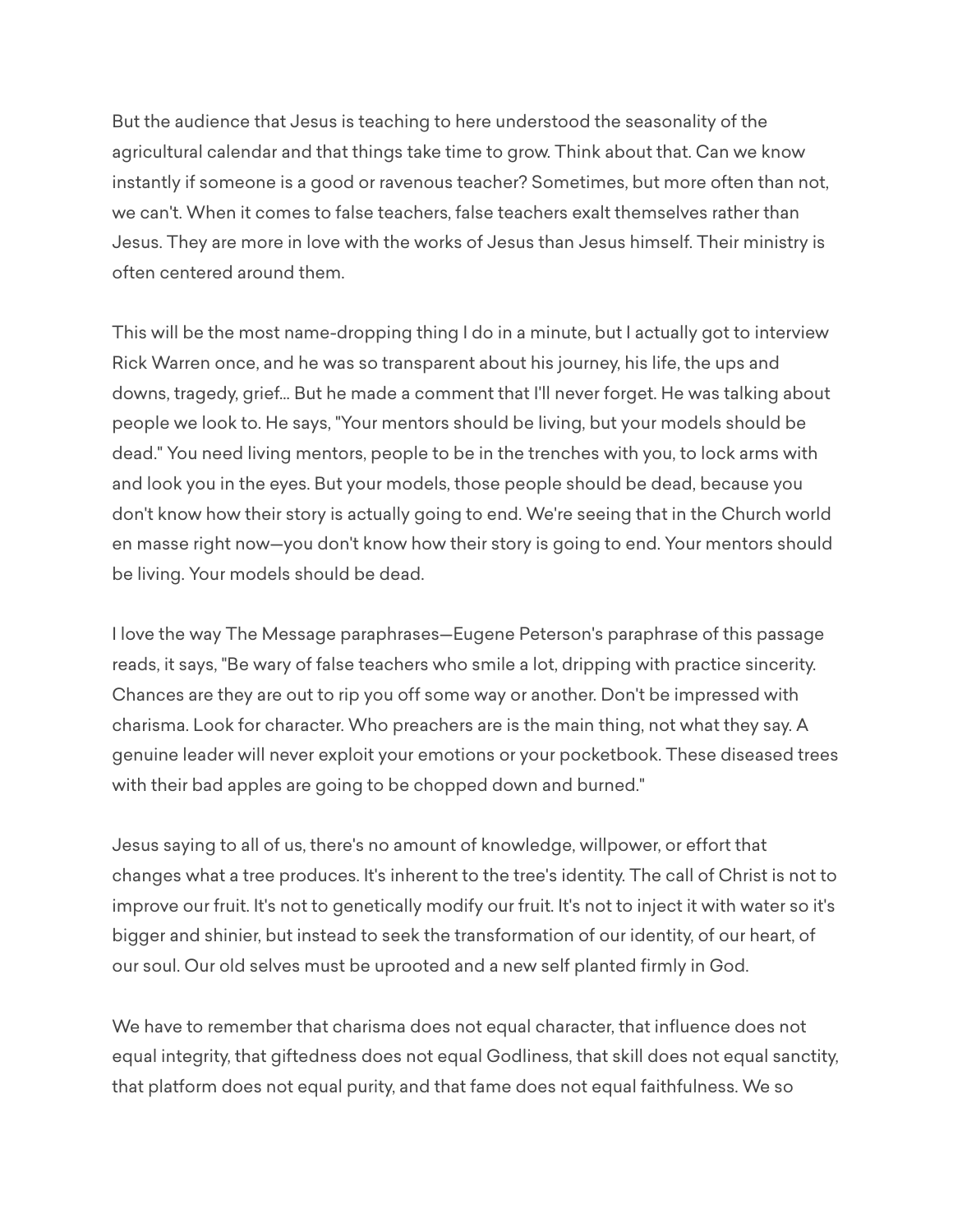often assume that if someone's got a stage or a microphone or lights or a platform or a reach, that they're in good standing. And I think we're seeing time, time and again, that's not the case.

We will recognize them by their fruit. But the sobering reality is that we'll never recognize that fruit if we're not abiding with Jesus and soaking in His Word. He says we'll recognize them, but we won't be able to if we're not first dwelling with Jesus and spending time soaking in Scripture. It makes me think a little bit of a Christmas tree, which I realize, this is not a great time for a Christmas tree example.

But think about a Christmas tree. Christmas trees are beautiful, and they draw attention to themselves in a way that a natural tree doesn't, right? Like a tree out in the forest and a Christmas tree... a Christmas tree is trying a little hard, right? It's got some pizazz. They're decorated with tinsel and lights and covered with glittering, glass fruit. But all of the ornaments are there to hide one unappealing truth—that Christmas trees are corpses. They are dead, cut off from their roots, and sustained by a pot of water that must be refilled, maybe every Sunday. Jesus is saying that saying the right things doesn't mean you're living a right life. As your pastor, as a preacher, these are incredibly sobering words to read, and they should be for all of us.

He then gives the Teaching Test. Teaching Test, verse 21. "Not everyone who says to me, 'Lord, Lord,' will enter the Kingdom of heaven, but only the one who does the will of my Father, who is in heaven." The "one who does the will of my Father" is code for the teachings of Jesus. The teaching of Jesus is the will of the Father. He's saying that the Life Test is not enough. Look to the content. Again, I love The Message paraphrase; it says, "Knowing the correct password, saying 'Master, Master', for instance, isn't going to get you anywhere with me. What is required is serious obedience, doing what my Father wills."

So when it comes to any teaching, any preaching, any leader, a great diagnostic question is this: is this person's teaching moving my heart to obey Jesus' teachings? Is what this person is saying, or preaching, or tweeting, or posting, moving my heart to obey Jesus' teachings. Do they make me, by the power of the Holy Spirit, want to obey the will of the Father?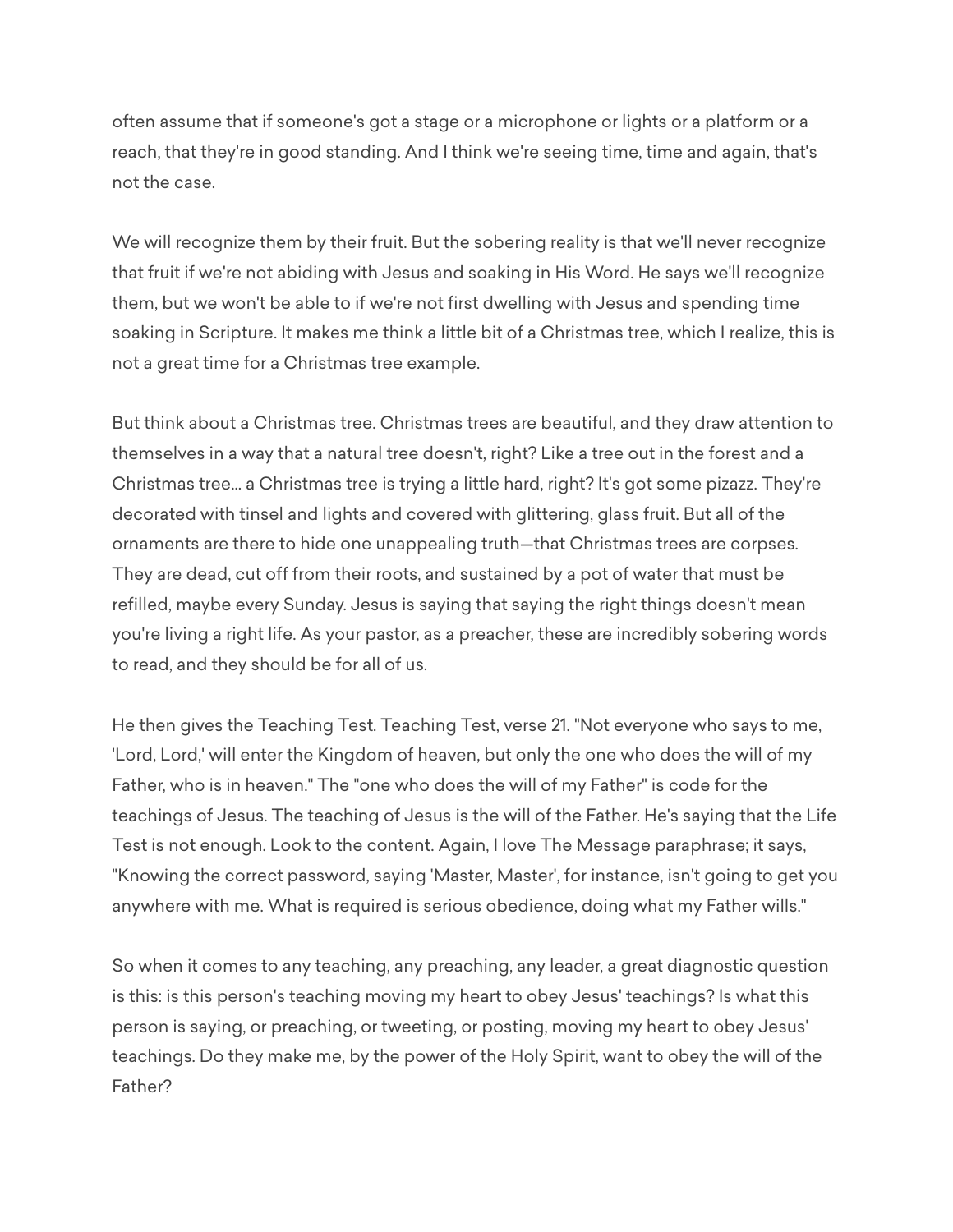Listen, I'm sincerely trying my best up here. I love preaching more than I thought I could ever love doing anything. But on any given weekend, let's assume that 85% of what I say is true. I'd love for it to be 100. I'm aiming for 100, just so we're clear. But if we're generous, gracious, let's say 85% of what I say is true. And the other 15 isn't, like, heretical. It's not salvific. It's like, that wasn't a great reading of that word, of that harmonica story was a little weirdly placed... The problem is, I don't know which 15%.

Don't just simply take whatever I say, or anyone on the stage, for that matter, unchallenged simply because they have a microphone. Test everything I say against the litmus test of Scripture, particularly the teachings of Jesus. We as a community need to be so immersed and well versed in God's Word and the mind and imagination of Jesus and his way of life that we can spot a fraud from a mile away. For anyone who teaches or preaches or leads, by the way. Why? Because a lot of false prophets use a lot of Christian language. We know this. I had a professor in college who used to ask this question: is this biblically sound or just sound biblical? Is this biblically sound or does this sound biblical?

I remember going to a conference years ago, and the preacher's big climax—he said, "And it's like the good book says: a penny saved is a penny earned." And I was like, "I think it's in *a* book. I don't know if it's in *the* good book." Is it biblically sound or just sound biblical? Jesus is saying don't fall for the sales pitch, don't fall for the con.

And so why is fruit so important? Because, as Jesus explains, the kind of fruit a tree produces indicates the kind of tree it is. Everyday habits reveal the condition of our heart. The small moments, by the way. The moments with no stages or lights or microphones. This is why we talked about in the fall that our habits are acts of worship, not just singing of songs. How we actually are indicates the kind of tree that we are. But what does Jesus say? What does this tell us about the kind of prophets that these people will appear to be? Jesus unpacks this idea for us in verse 22, and I'll end with this passage.

This is the Relational Test. He says, "Many will say to me on that day, 'Lord, Lord, did we not prophesy in your name, and in your name drive out demons, and in your name perform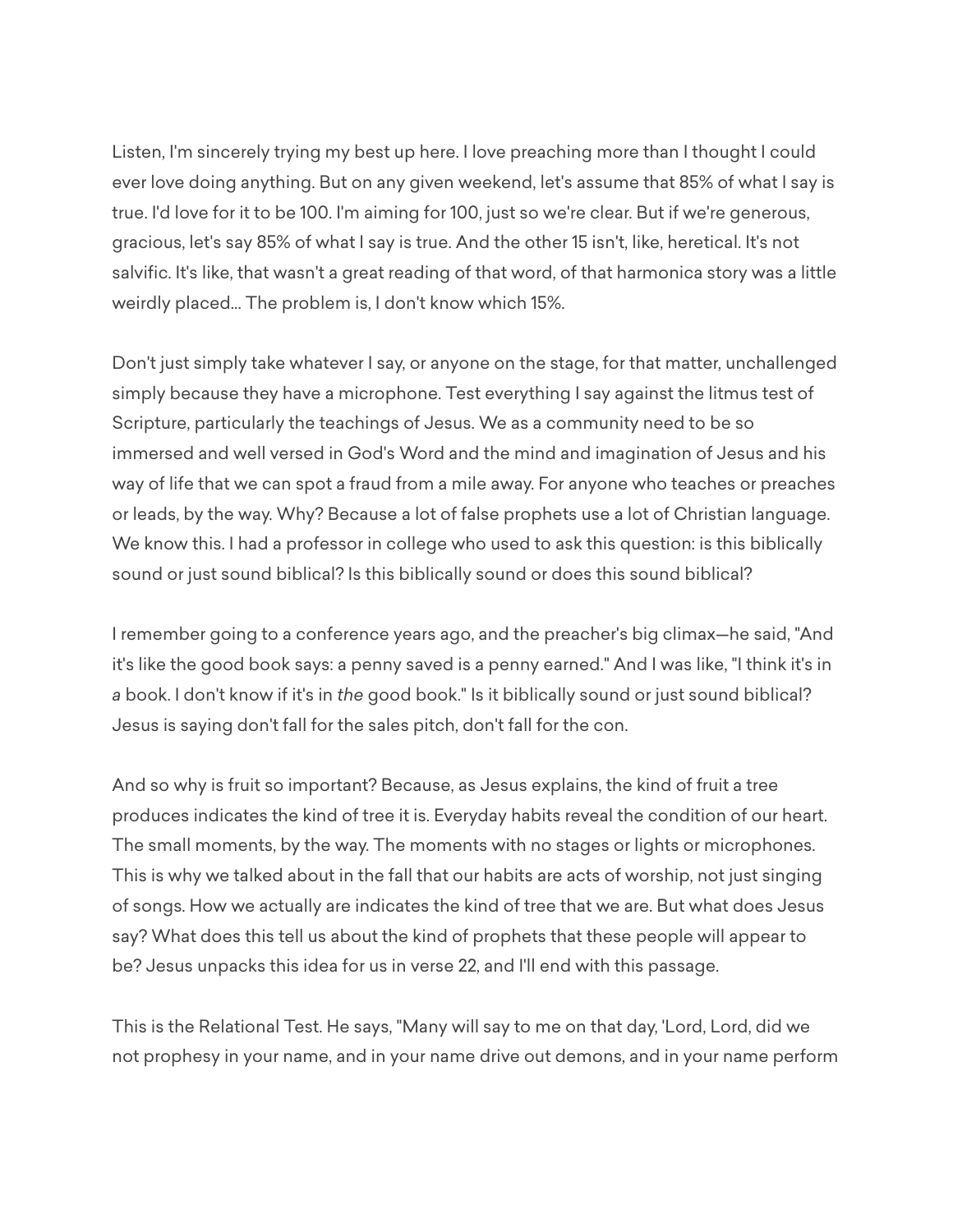many miracles?' Then I will tell them plainly, 'I never knew you. Away from me, you evildoers.'"

Jesus is consistently reserving his harshest criticism not for sinners, but for the religious people, the religious elite. And I'll be blunt, if this doesn't make you uncomfortable, you're not reading you Bible well. Jesus is not teaching on salvation. He's teaching on false prophets who claim to speak on behalf of Jesus but aren't actually in relationship with him. In fact, even the fact that they say "Lord, Lord" is significant. In Semitic languages, saying something twice, doubling of words was meant to convey an excitement, an intimacy.

"Lord, Lord" is not just doctrinal—it's emotional. I would argue these people were legitimately excited about him. They had big outward signs of righteousness. They looked successful, but they themselves were deceived. They're saying, "Lord, look—we made you look awesome. We made you famous." And all throughout this sermon, Jesus is saying, "Are these the things I hold in high regard? Are these the metrics that I look to?" He's saying to those who think these flashy displays will somehow endear us to him are sorely mistaken.

And this is the part that has kept me up at night. Apparently, these people were able to have huge outward signs of righteousness and power. I mean, look at the list: prophesying, casting out demons... People are being liberated, converted. I mean, these people are in ministry. They would say, "I'm in, right? Look at all the good stuff that I'm doing." They had falsely concluded that being used by God was evidence that they belonged to God. God will use whomever he sees fit, whomever he desires. And we are not to confuse being used by God as evidence that we belong to God. In our context, we might say something like, "Lord, Lord, remember when I was baptized? Lord, Lord, remember when I taught Sunday school? Lord, Lord, remember when I served on a team? Lord, Lord, remember when I went on a mission trip where I gave 10%? Lord, Lord, remember when I served as a pastor?"

What does Jesus say to these people? What he doesn't say is, "Yeah, we used to hang out. We used to be homeboys." No, he says, "I never knew you." All along, what has Jesus been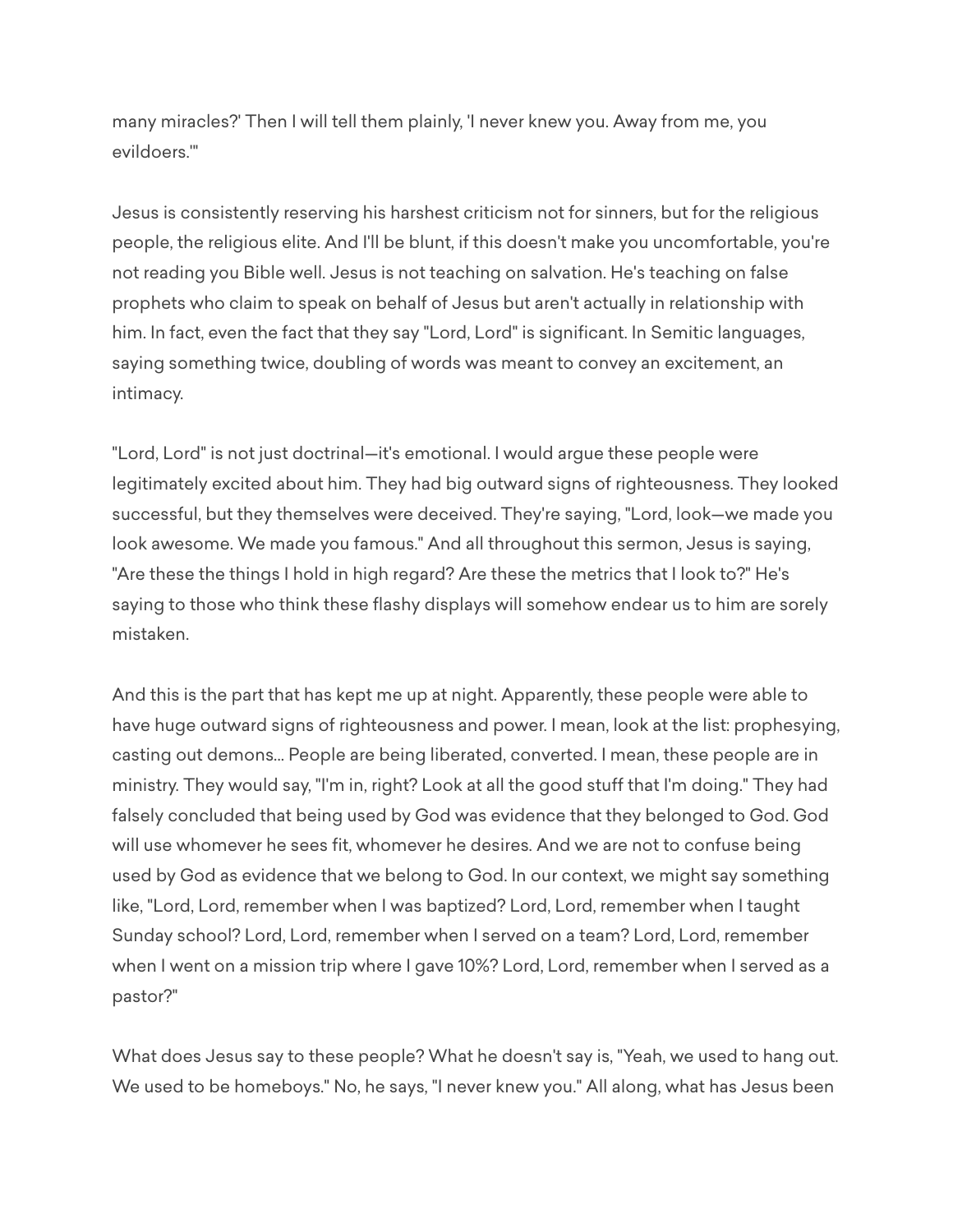saying that he holds in high regard? Quiet obedience, controlling our tongue, keeping our anger under wraps, secret giving, loving our enemy, praying for those who persecute us.

This word "knew" here is the word *gonosko*. It doesn't just simply mean "knowledge". It's actually first used in Genesis 4—Adam knew Eve. It's a term of intimacy. It's relational. This is what's so tricky about test three—we can't actually test for it. He's saying to judge, discern... but you ultimately don't know. And here, the deceivers themselves are deceived. And when they're called out, they don't repent. They start listing all the things they've done. I can't tell you how many times I've done that. When God convicts me about something that I'm doing or thinking or whatever it is, and I start coming with the, "Lord, look at my track record, look at my resume, look at all the great things that I'm accomplishing for you."

And Jesus doesn't say what we're supposed to do with these false prophets. He doesn't say, "Start a hashtag or launch a podcast." He says, "Beware." Jesus' strong language in this passage is meant to wake us up—to wake us up from pretending, from complacency, from just going through the motions, because the way of Jesus isn't only about behavior, it's about our heart.

Action is required. He says, "Those who love me will do the will of the Father." But it's not just about the outward displays of obedience. It's about our heart. And who are we really? What fruit is being born when the mic is off? When we're not on a stage, but it's just me and my spouse with my kids, when no one is watching.

To closem I want to go back to that story from Chronicles of Narnia, the Last Battle, because there's a part of the scene that I left off. It says, "Tyrion looked around again and could hardly believe his eyes. There was blue sky overhead and grassy country spreading as far as he could see in every direction, and his new friends all around him, laughing. 'It seems, then,' said Tyrion, smiling to himself, 'that the stable seen from within and the stable seen from without are two different places.' 'Yes,' said the Lord Diggory, 'its inside is bigger than its outside.' 'Yes,' said Queen Lucy, 'in our world, too, a stable once had something inside it that was bigger than our whole world.'"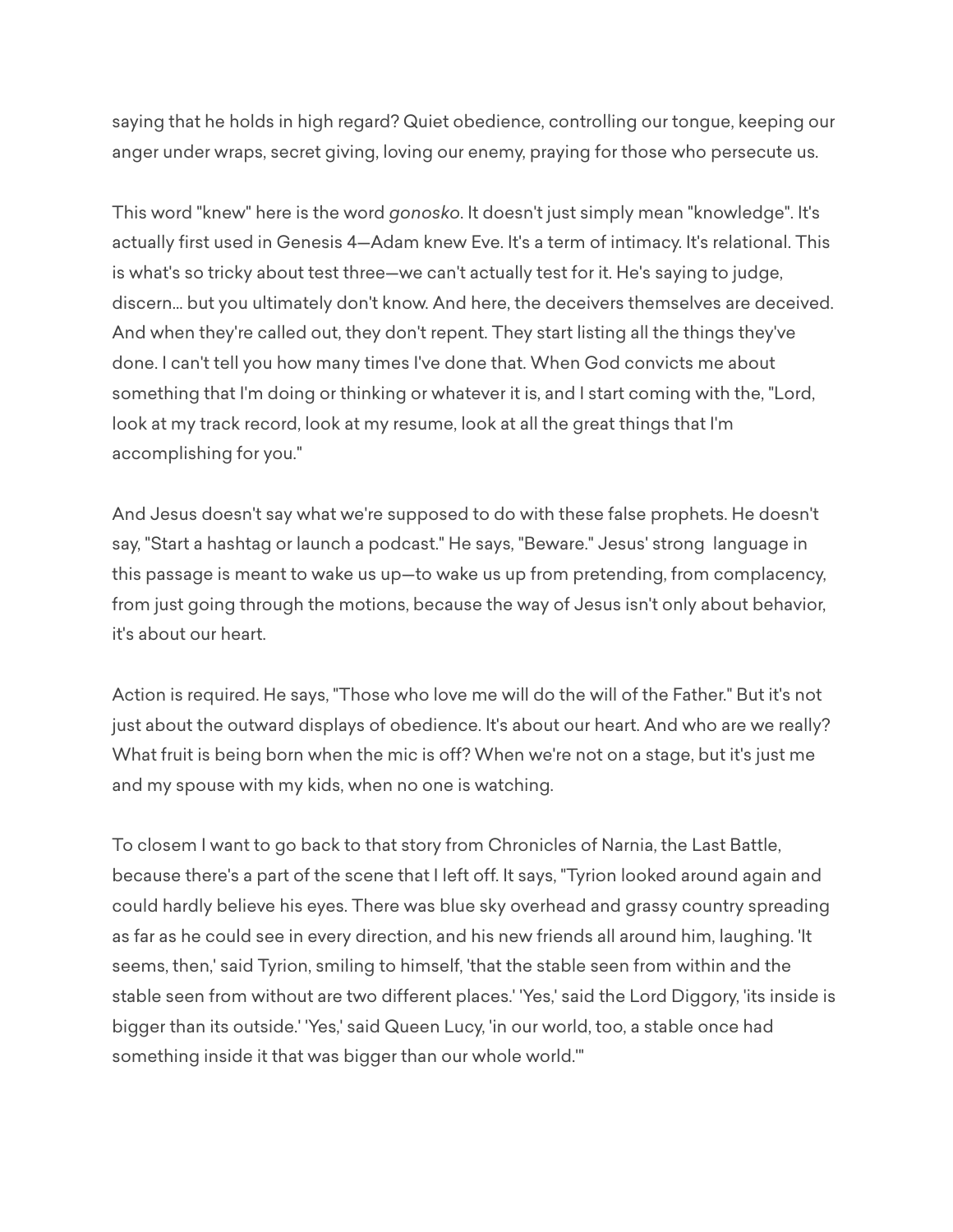Think of the narrowness that Jesus went through so that we could be free. He was crushed to know the spaciousness of a resurrection with you and me in it. As we talked about this whole series, the genuine path of apprenticeship to Jesus is only possible through the power of the Holy Spirit. And the gift of the Holy Spirit is only possible because Jesus died and rose again. He lived the lessons he taught. He turned the other cheek. He loved his enemies.

To enter the narrow gate is to come to him as our only hope, abandoning all other paths. So let me just ask you bluntly: do you know Jesus really? And more than just do you know Him, have you surrendered to him or have you been playing the game? Have you been taping fruit to a tree that has no roots?

Friends, this is the greatest burden of my life as a pastor. Please don't let this day pass without surrendering all of who you are to Jesus. If you need prayer, we're going to have a prayer team up front. They would love to pray with you. You can indicate on your Connect Card, "I want to stop playing games. I want to stop putting on a show. I want to actually surrender my life to Jesus." Maybe for the first time, maybe for the hundredth time, we would love to walk with you in that journey. Please don't let this day pass.

Jesus is saying you're going to have to choose. You're going to have to make a decision. As the Sermon on the Mount reveals, it is entirely possible to spend one's life devoted to God's mission as a substitute for being devoted to God himself. May we never do for God without also doing with Him. Because on that day, friends, when we stand before him in glory, the question won't be, "Show me all the awesome stuff you did, all the verses you memorized, all the people you dunked on social media, all the missions trips." The question won't be any of that the question will be, "Do I know you? Do you know me?" May we not settle for substitutions but be rooted firmly in the soil of God's grace? Let's pray.

God, it is honestly difficult to stand on the stage even now knowing, God, the amount of times that things I've said haven't matched the life I was living. My guess is I'm not alone in that. God, I am so grateful for your grace, your mercy that is new every morning, again and again and again. For those of us who have maybe been standing outside the narrow gate,